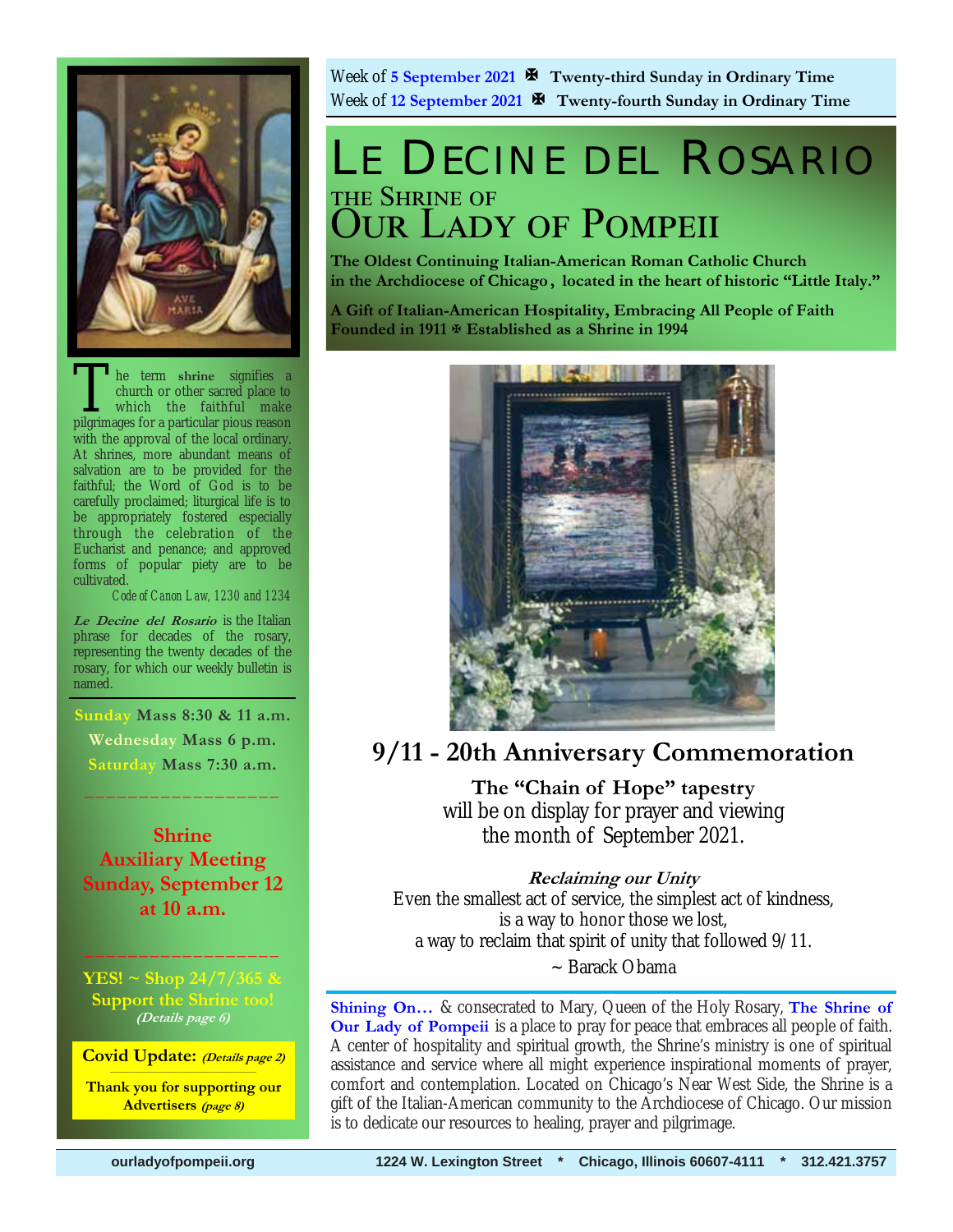## A P l a c e t o P r a y f o r P e a c e… *where your heart always has a home!*

## **READINGS FOR SEPTEMBER 5:** International Commission on English in the Liturgy Corporation. All rights reserved

**First Reading** - Say to those whose hearts are frightened: Be strong, fear not! Here is your God (Isaiah 35:4-7a).

**Psalm** - Praise the Lord, my soul! (Psalm 146).

## **READINGS FOR THE WEEK OF SEPTEMBER 5:**

| Monday:          | Tuesday:           | Wednesday:       |
|------------------|--------------------|------------------|
| Col 1:24 - 2:3:  | $Col 2:6-15$       | Mi $5:1-4a$ :    |
| Ps $62:6-7, 9$ ; | Ps 145:1b-2, 8-11; | $Ps$ 13:6        |
| $Lk$ 6:6-11      | Lk 6:12-19         | Mt 1:1-16, 18-23 |
|                  |                    | $[18-23]$        |

#### **READINGS FOF SEPTEMBER 12:**

Ĩ

**First Reading -** The Lord GOD is my help; who will prove me wrong? (Isaiah 50:5-9a).

**Psalm** - I will walk before the Lord, in the land of the living (Psalm 116).

#### **READINGS FOR THE WEEK OF SEPTEMBER 12:**

| Monday:          | Tuesday:                        | Wednesday:     |
|------------------|---------------------------------|----------------|
| $1$ Tm $2:1-8$ ; | Nm 21:4b-9:                     | 1 Tm 3:14-16:  |
| $Ps 28:2, 7-9$ ; | Ps 78:1bc-2, 34-38; Ps 111:1-6; |                |
| Lk $7:1-10$      | Phil 2:6-11:                    | Jn 19:25-27 or |
|                  | $Jn$ 3:13-17                    | Lk 2:33-35     |

#### **MASS IN REMEMBRANCE FOR SEPTEMBER 12:**

Philip Bartolotta Gilda & Tommy Bartuch Gerald Besenhofer Diana Bifero Francesca Perillo Camelo Romana & Angelo Caputo Angelo Catizone Phyllis Marnell Coleman Deceased members of the Colosimo family Ron Consalvo Suzanne Dalesandro

## **Growing Solutions Farm Stand By Urban Autism Solutions**

**Sundays at the Shrine:**  9:30 a.m. to 12:30 p.m. (While product lasts)

**Through October 3**  (Weather permitting)

Oscar O. D'Angelo Marie Davino Theresa Davis Carmie (Shoes) De Laurentis Joseph & Theresa Di Buono Salvatore & Marie Di Buono Toni & Jimmy Di Fiore Nello, Marilyn & Salvatore Ferrara Mike Fiore Donald F. Flynn Vincent Gemino

**Covid-19 Masking Policy** 

The following message was sent by the **Archdiocese of Chicago** on August 18, 2021,

The message indicates… **"…** face coverings are required in all indoor public spaces for all people over the age of 2, regardless of vaccina-

**Update: August** 

**effective Friday, August 20:** 

#### Sam, Rose & Clara Guardino Clara Laino Anthony & Antonette "Babe" Lanzito Midge & Patsy Mancini Cynthia Marano Liturri & Mirabelli Families Jeanine Navigato Mr. & Mrs. Jack Panico Pistilli & Ciccia Families Ernesto Ponticiello

Angela Grespan

tion status. Therefore, **masks are now required indoors** for all clergy, staff, volunteers and parishioners inside archdiocesan facilities in the City of Chicago, **including Masses, liturgies and all activities/events within our parishes."** 

Visit **ourladyofpompeii.org** for the entire message. Masks will be available at the Shrine for self service.

**Second Reading** - Show no partiality as you adhere to the faith in our glorious Lord Jesus Christ (James 2:1-5).

> 1 Tm 1:1-2, 12-14; Ps 16:1b-2a, 5, 7-8,

**Gospel** - Jesus makes the deaf hear and the mute speak (Mark 7:31-37).

The English translation of the Psalm Responses from the *Lectionary for Mass* © 1969, 1981, 1997,

**Second Reading** - Faith, if it does not have works,

**Friday:** 

11; Lk 6:39-42

is dead (James 2:14-18).

**Gospel** - Jesus asked his disciples, "Who do you say that I am?" (Mark 8:27-35).

**Thursday:** 1 Tm 4:12-16; Ps 111:7-10; Lk 7:36-50

**Thursday:**  Col 3:12-17; Ps 150:1b-6; Lk 6:27-38

> **Friday:**  1 Tm 6:2c-12; Ps 49:6-10, 17-20; Lk 8:1-3

**Saturday:**  1 Tm 6:13-16; Ps 100:1b-5; Lk 8:4-15

Provenzano Family Frank Rappa Joseph Rizzo Bernard & Dorcas Roman Laura Roman Emily Russo Rudolph "Rudy" Tarantino Jimmy Tavolino Jr. Donald, Frances & Michael Jesse Van Camp Anselmo & Francisca Zuno

**Saturday:**  1 Tm 1:15-17; Ps 113:1b-7; Lk 6:43-49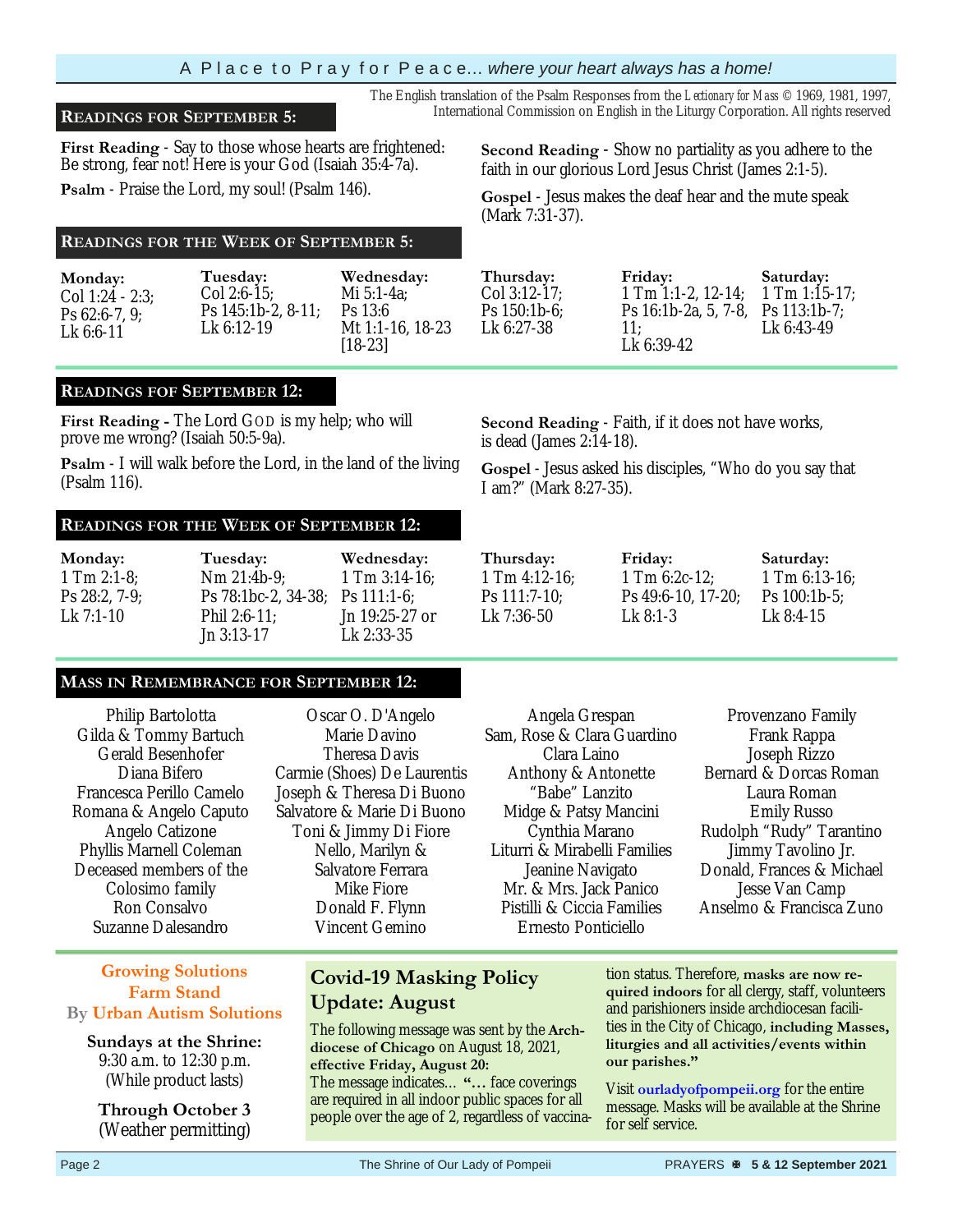#### **PRAYERFUL INTENTIONS FOR SEPTEMBER 12:**

Special Intentions of Baroud Family Esther Bartolatta Peachie Basile Rachel Bishop Eleanore Camardo Capitanini Family / Italian Village Capuano Family Mrs. Linda Caputo Bea Cunningham Barry Dalesandro Michael D'Alexander Annamarie Di Buono Anthony, Lucy & Josephine Fiore Norine Forbes Fr. Mike Gabriel Joan Galullo Marge Gamble Carol Gancer Josefa Antelma Garcia de Villareal Cecylia Gasienica Colleen Grant Craig Grant Mike Johannsen Cathy La Rocco Denna Laing

Carl Liture Niece of Molly & Leonard Lobo Paul Lutton Grace Macaluso Marco Ken Mercury Amber Miller Cheryl Mitricic Andy Montano Carmella Morris Sam Mosillami Mary Murray Mase & Laverne Narcissi Albertina Novotny

Phyllis Reda Lou Ann Riedel Denise Rodriguez John Savino Barbara Schifler Nancy Screiber Jeannine Valentino Renée Van Camp Leonarda Vaniglia Jamie & Nicholas Vayda Tango Vera Alice Weiner Cpt. David Weir Souls in Purgatory

**PLEASE NOTE: Names submitted for PRAYERFUL INTENTIONS** will remain listed for 4 weeks (2 issues). Please contact the office to submit your request. Thank you!



# *Autumn Concert Trilogy presented virtually*

**"Il Cinema" – Sunday, September 26, 2021 -** available at **7 p.m.**  In this concert, conductor/arranger Paul French and the Shrine Ensemble pay homage to two of the musical greats of Italian cinema, **Ennio Marricone** and **Nino Rota.** 

**"L'Opera" – Sunday, October 3, 2021 -** available at **7 p.m.**  A performance by members of the **Chicago Lyric Opera**. This program consists of Italian opera songs starting with a rousing number by Luigi Denza, "Finiculi, Fanicula."

**"Omaggio a Sinatra" – Sunday, October 10, 2021 -** available at **7 p.m.** Sinatra favorites performed by **Paul Marinaro** and the **Metropolitan Jazz Quartet.**

> **If you cannot view Concert(s) on initial date(s), the Link is live for viewing 24/7** until **Saturday, October 23rd.**

**Please respond by Wednesday, September 22nd.** 

Register online**: ourladyofpompeii.org** *or* Call **312.421.3757. IMPORTANT! Concert LINK** and instructions to the **virtual program** will be sent **the day before the concert,** via the **Email Address you provide.**

| When placing your order, please select your preferred<br>package: | $i$ Name:              |
|-------------------------------------------------------------------|------------------------|
| #1 Purchase the 3 Concerts $$200.00$ O S                          | Address:               |
| #2 Purchase each Concert individually, \$75.00 each.              |                        |
|                                                                   |                        |
|                                                                   | Cell Phone: _________  |
| Sunday, Oct. 10 "Omaggio a Sinatra" O \$                          | $\frac{V/M}{}$         |
| *** We will SEND YOUR LINK to the EMAIL                           | $Expir:$ $CVV:$        |
| <b>PROVIDED – PLEASE PRINT CLEARLY! ***</b>                       | $\mathcal{L}$ Check #: |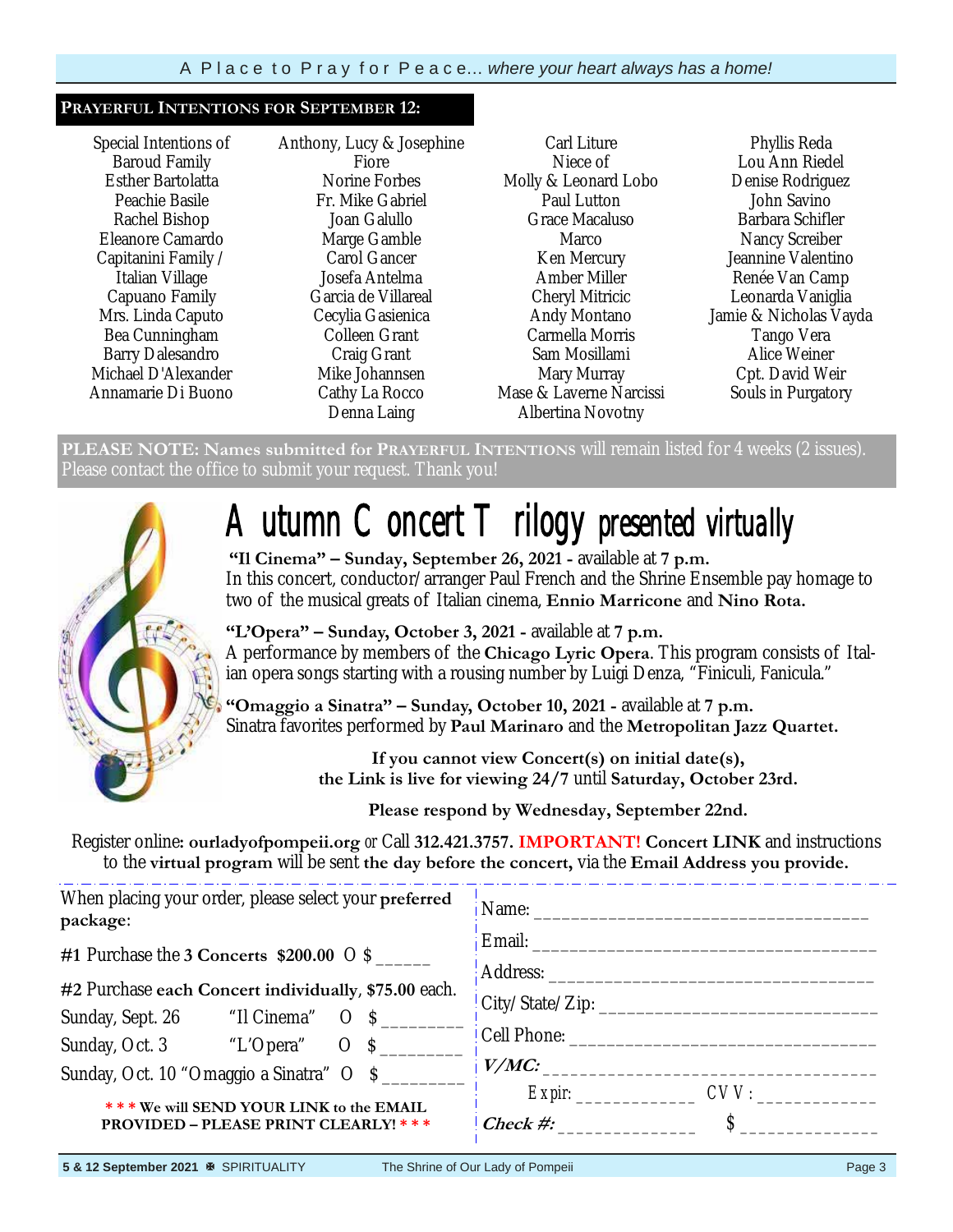*All Deceased Members from the Old Neighborhood All the Deceased Members of the Pompeii Auxiliary* 

Isabelle Albanese Richard Albanese Ignacio Ambubuyog John & Lena Arpino Mary Bartucci Gilda Bartuch James V. Battaglia Battaglia Family Louis & William Biegler & Family Antonio Bifero Anna & Bruno Bracco Vito Brunetti Camelia Bufalino Italia Nella Calabria Italo & Isabella Calabria Calabria Family Gemma Candreva Argondizzo Paul Capuano Vittoria Cesario Cesario Family Celestino & Saletta Chiordi Robert S. Clementi Phyllis Coleman Robert J. Colosimo Magdalena Concepcion Theresa Confessore Paul Corso Vera Concetta Cullen Marian & Robert Cunov

Joseph J. Dalesandro Suzanne Dalesandro Dalesandro & Inedino Families Oscar O. D'Angelo Danza & Messina Family Giovanna D'Arrigo Marie Davino Ralph Robert Davino Robert Anthony Davino Carmen "Shoes" De Laurentis Joseph & Theresa Di Buono Salvatore & Marie Di Buono Rose Di Buono Alesia Anthony & Margaret Di Fiore Antoinette "Toni" Di Fiore Di Lorenzo Family Dominic Di Frisco Autilia Di Nunzio Anthony M. Discepolo, Sr. La Verne Dondlinger Jill Epsteen Nicole M. Falbo Nello & Marilyn Ferrara Salvatore Ferrara The Fiore Family Alex & Mary Fosco Mary Aragosa Fragomeni Joseph Gambino Lucien Gambino Vivian Gambino Joseph L. Gambino, Jr. Garramone Family Vincent Gemino Jonathan Gouoitis Joanne Grant

Angela & Mario Grespan Richard Grieco Clara Guardino Sam & Rose Guardino Mary Impasto Peter B. Impasto Tony Izzi Walter & Stella Jagielnik Anna Marie Jenero Dr. Julio Jimenez Clara Laino Dominic "Lee" Laino Leonard Laino Louis & Josephine Laino Rafael L. Lamasan Anthony & Antonette "Babe" Lanzito Joseph & Tomasina Lanzito & Family Alba LoVerde Wright Edith Luciani Kenneth M. Maslak Annette Mategrano Dave Mc Carty Ted P. Milos Terry Milos Vincenzzo Morici Mosillami Family Nocerino Family Marie Palello Diane Panico Nancy Panico Nick & Filomena Panico Louis Panico, Jr. Mary Parenti

Francesca Perillo Camelo Rose Periziani Samuel "Blackie" Pesoli Eleanor & Guy Poderino Tom Priley Leonard Rago Balthasar & Sarafina Rappa Frank Rappa Raso Family Elisabetta Raspa Saverio L. Raspa Louis Reda Hugh William Ridgeford Rinella & Capone Families Louis Roberts Theresa Roberts Ben & Dorcas Roman Lawrence & Angie Rosone Joseph Russo Lena & Louis Scannicchio Joseph Scarpaci *St. Elena Society Members*  James & Phyllis Stafford Jennie Mae & Edward Strama Tancredi Family Angela & Rudy Tarantino James Tavolino, Jr. Marie Tebbano Tom & Irene Tobin Frank Trotti Agatha Tunzi Donald & Frances Van Camp John Van Weir Bernadette Worobey

**The Many Names of Mary** *A Virtual Program*

**Saturday, September 25** 10:30 a.m. to noon \* Includes Q&A

To receive the Zoom Link Saturday morning, September 25, contact **Cathy Lentz:**  clentz@ourladyofpompeii.org *or* call 312.3421.3757.

**All** are **Welcome! Freewill Donations** will be gratefully received.

Religious Studies, De Paul University.

Theological Union, Chicago, Adjunct faculty, Dept. of

Presented by **Rev. Richard N. Fragomeni, PhD, Rector** 

Nationally acclaimed speaker, author, retreat master and teacher; Professor of Liturgy and Preaching, Catholic



**Blessing of the Animals Sunday, October 3**  After 11 a.m. Mass, in Arrigo Park (across the street).

**Columbus Day Mass Monday, October 11**  9:00 a.m.



Page 4 The Shrine of Our Lady of Pompeii EVENTS **5 & 12 September 2021**

Perpetual Light Society **Perpetual Light Society**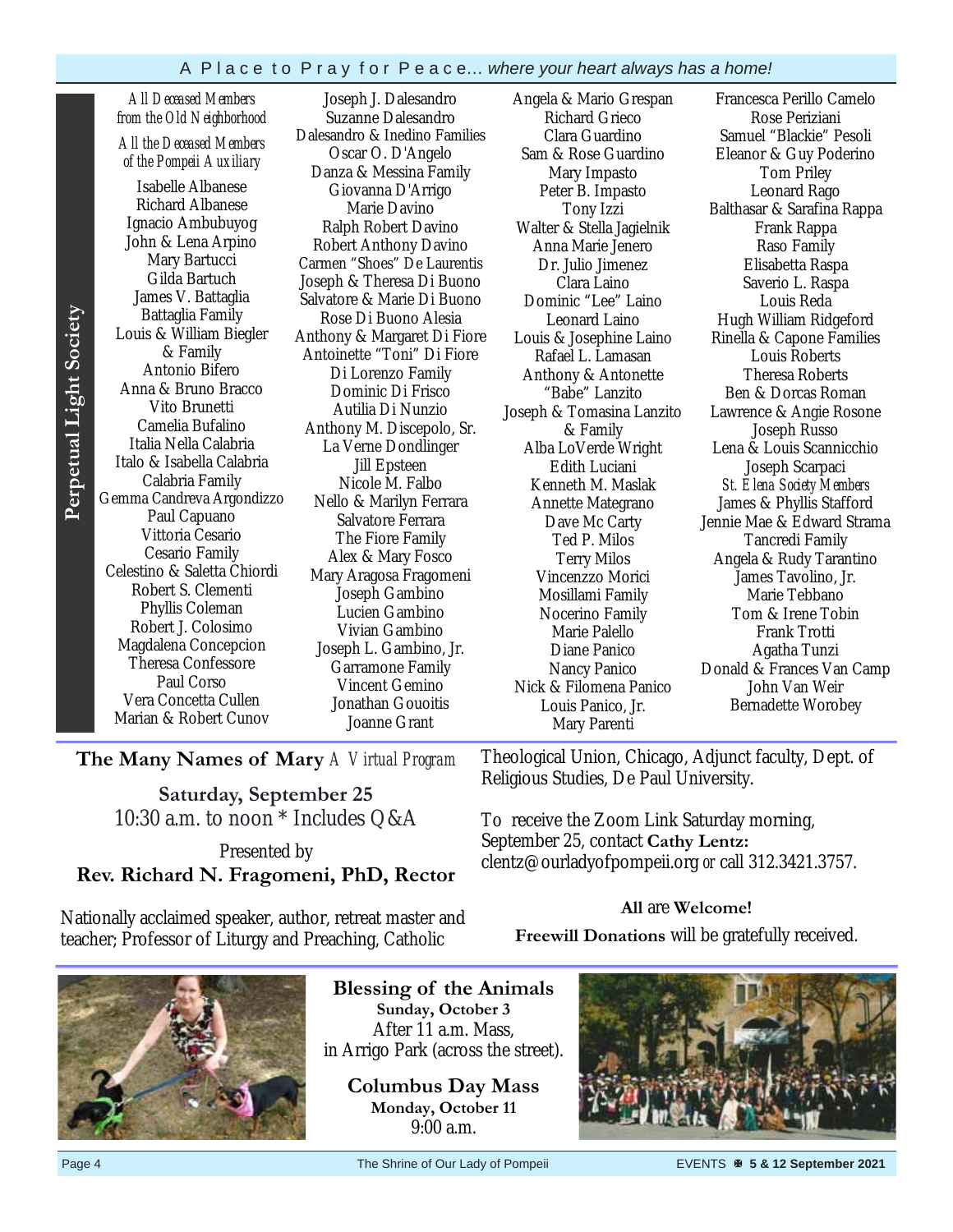## **Garden of Phase 6 C**

**GIFT** a Loved One this Season of Sun & Celebration!



## A Unique, One-of-a-Kind Gift!

# **Engraved Memorial Pavers**

The Puccini Family POLAREHORATING.COM

Each 4"x8" brick costs \$250.00, customizable with up to 3 lines with 20 spaces each.

### unreadable info **provided** information

| Name:                                                              | <b>Contract Contract</b>                                                                                                                                                                                                                                                                     |                                                                                                                                                                                                                                |
|--------------------------------------------------------------------|----------------------------------------------------------------------------------------------------------------------------------------------------------------------------------------------------------------------------------------------------------------------------------------------|--------------------------------------------------------------------------------------------------------------------------------------------------------------------------------------------------------------------------------|
| the property of the control of the control of the con-<br>Address: | and the second contract of the second contract of the second contract of the second contract of the second contract of the second contract of the second contract of the second contract of the second contract of the second<br>and the company of the company<br>and the second control of | the property of the control of the control of the control of the control of the control of the control of the control of the control of the control of the control of the control of the control of the control of the control |
| and the company's property of the<br>Cell Phone:                   | and the state of the control of the control of the control of the control of the control of the control of the<br><b>The Common Common</b><br>_____<br>Home Phone:                                                                                                                           | and the property of the con-                                                                                                                                                                                                   |

Brick Size 4"x8" - PLEASE ENTER YOUR TEXT IN THE TABLE BELOW: Please PRINT Clearly and Legibly to avoid errors...



|        |   |   | 4 |   | 6 |   | $\mathbf{g}^{\bullet}$ | 9 | 10 |                |   |              |   |   |   | 19 | 20 |
|--------|---|---|---|---|---|---|------------------------|---|----|----------------|---|--------------|---|---|---|----|----|
| Line 1 | 0 |   | s | P | А | c | E                      | S |    | м              | А | $\checkmark$ | м | U |   |    |    |
| Line 2 | н | А | R | A | c |   | E                      | R | S  |                | o | N            | Ε | n | н |    |    |
| Line 3 |   | N | E |   | o | И |                        | А |    | $\overline{a}$ | x | 8            | B | n |   | Κ  |    |





Each 4" x 8" paver costs \$250.00. Please use the form above and proof your information, as inaccurate or unreadable info provided by you, will result in an additional \$100.00 charge to replace the paver.

Please complete One Form per Brick.

Make checks payable to "The Shrine of Our Lady of Pompeii" and submit forms and checks to Marcia Piemonte.

Questions? mlp@ourladyofpompeii.org or 312.421.3757, x310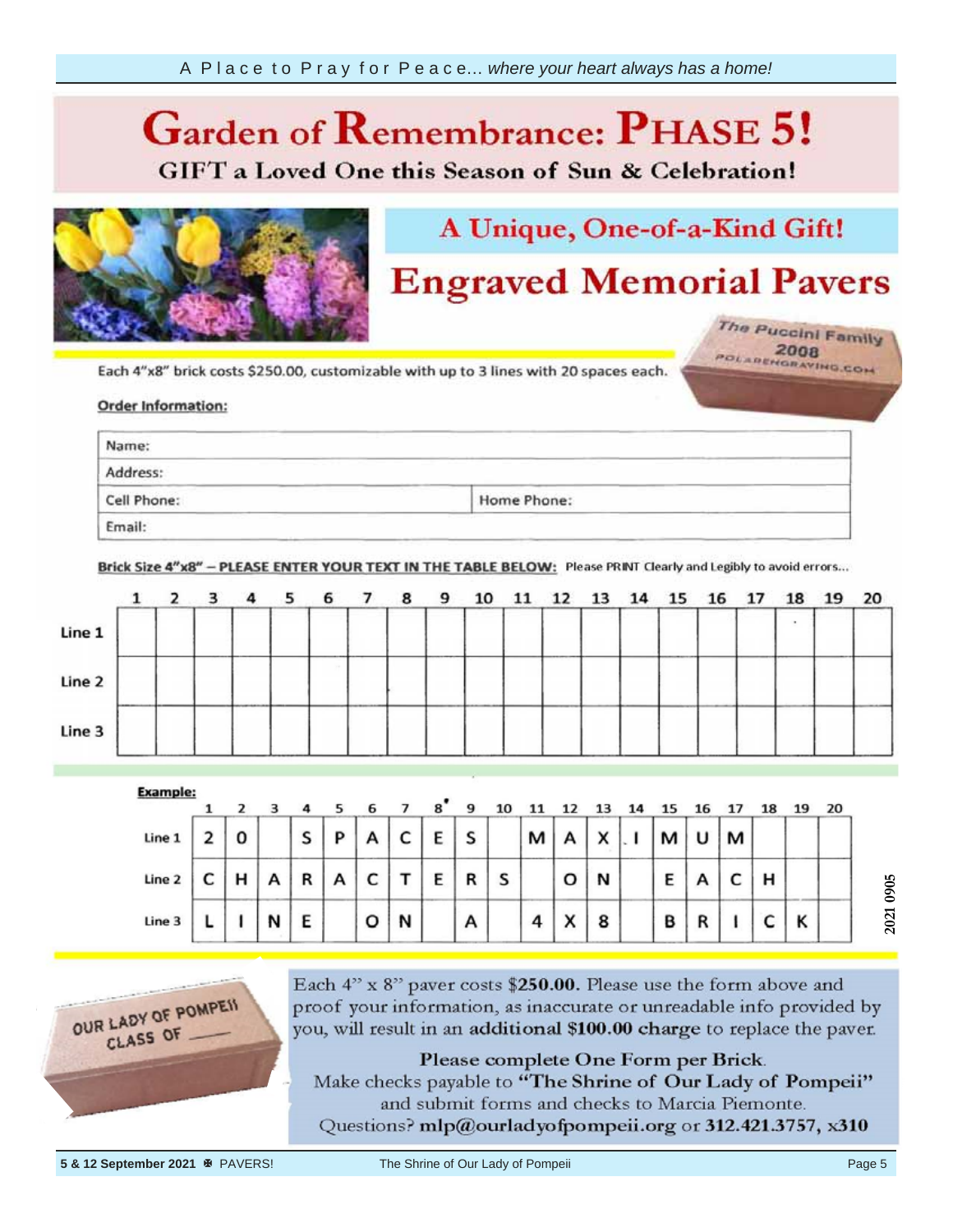**Twenty-third Sunday in Ordinary Time September 5, 2021** 

Did not God choose those who are poor in the world to be rich in faith and heirs to the kingdom? *~ James 2:5* 

**Twenty-fourth Sunday in Ordinary Time September 12, 2021**

The Lord GOD is my help, therefore I am not disgraced. *~ Isaiah 50:7*

**Has your Contact Information (Address, Email, Phone) Changed?**

Please let us know! **312.421.3757**  or **mps@ourladyofpompeii.org**.

## **JOIN UP at the SHRINE Shrine Auxiliary**

**meeting Sept. 12, 10 a.m.**

We look forward to seeing our **Beloved Regulars** & welcoming **New Men & Women**  who would like to check us out!

**ShrineAuxiliary@gmail.com**

**LINK:** https:// www.ourladyofpompeii.org/ daily-reflections/

**60 Second Reflections**  emailed directly to your inbox **five days a week**. Send your name & email to **Reflections @ourladyofpompeii.org** 

**SHOPPING…** 

Perhaps **you shop via Amazon…** did you know you can **support the Shrine**  as an Amazon Smile Charity at **no cost to you?** 

**Use the Link below to participate,** share with family, friends and coworkers. We can benefit thru your purchases **24/7/365!**

https://smile.amazon.com/ch/36-2170896



## **In case you missed it or would like to revisit...**

**Creative Ways to Strengthen your Spirituality from The Shrine of Our Lady of Pompeii!**  Be blessed with Spiritual moments, virtual events and other offerings

Go to **ourladyofpompeii.org/news** or use these links:

**♥ "Mercoledi Moments," Sunday Reflections, Gospels** and **Homilies, 60 Second Reflections** even **Blooper Reels! https://www.ourladyofpompeii.org/news/virtual-meditation/** 

**♥** Our **Special COVID Novena** to **Our Blessed Mother**:  **https://www.ourladyofpompeii.org/special-covid-19-novena/** 

We ask her to intercede for us during these difficult times of COVID. **Start at Day 1**, where we offer a different petition daily for healing, discovery of a vaccination, relief from anxiety, among other requests.

**♥ "Like"** our **FaceBook page**: **Our Lady of Pompeii Shrine** 

**♥ Blogs, Bi-Weekly Bulletins** with daily readings, names to pray for, upcoming events: **https://www.ourladyofpompeii.org/news/** 

Please feel free to invite friends, family, co-workers, to participate with us as we turn to Our Lady of Pompeii for comfort and protection.

Not yet connected to The Shrine of Our Lady of Pompeii? Email **mps@ourladyofpompeii.org** and you will be! (but **ONLY** if **you do not already receive** our **emails!)**

## Shrine Logistics:

**DAILY MASS:** around the corner at **Our Lady of the Holy Family**, 1335 W. Harrison St., Chicago. 312.243.7400.

**OLHFParish@archchicago.org** for weekly schedule and updates.

**DAILY MASS & CONFESSION TIMES: St. John Paul II Newman Center at UIC,** 700 S. Morgan Street, Chicago, 312.226.1880. **Mass Times:** Su 11 a.m; M - F: 12:05 p.m.; **Confessions:** By Appointment: **JP2NEWMAN@GMAIL.COM**

**WASHROOMS** next door, downstairs in Shrine Hall.

**PLEASE REMEMBER The Shrine of Our Lady of Pompeii**  in your **will**. Contact Mary Beth Howard 312.421.3757, ext. 319 or mbhoward@ourladyofpompeii.org. **Thank you!**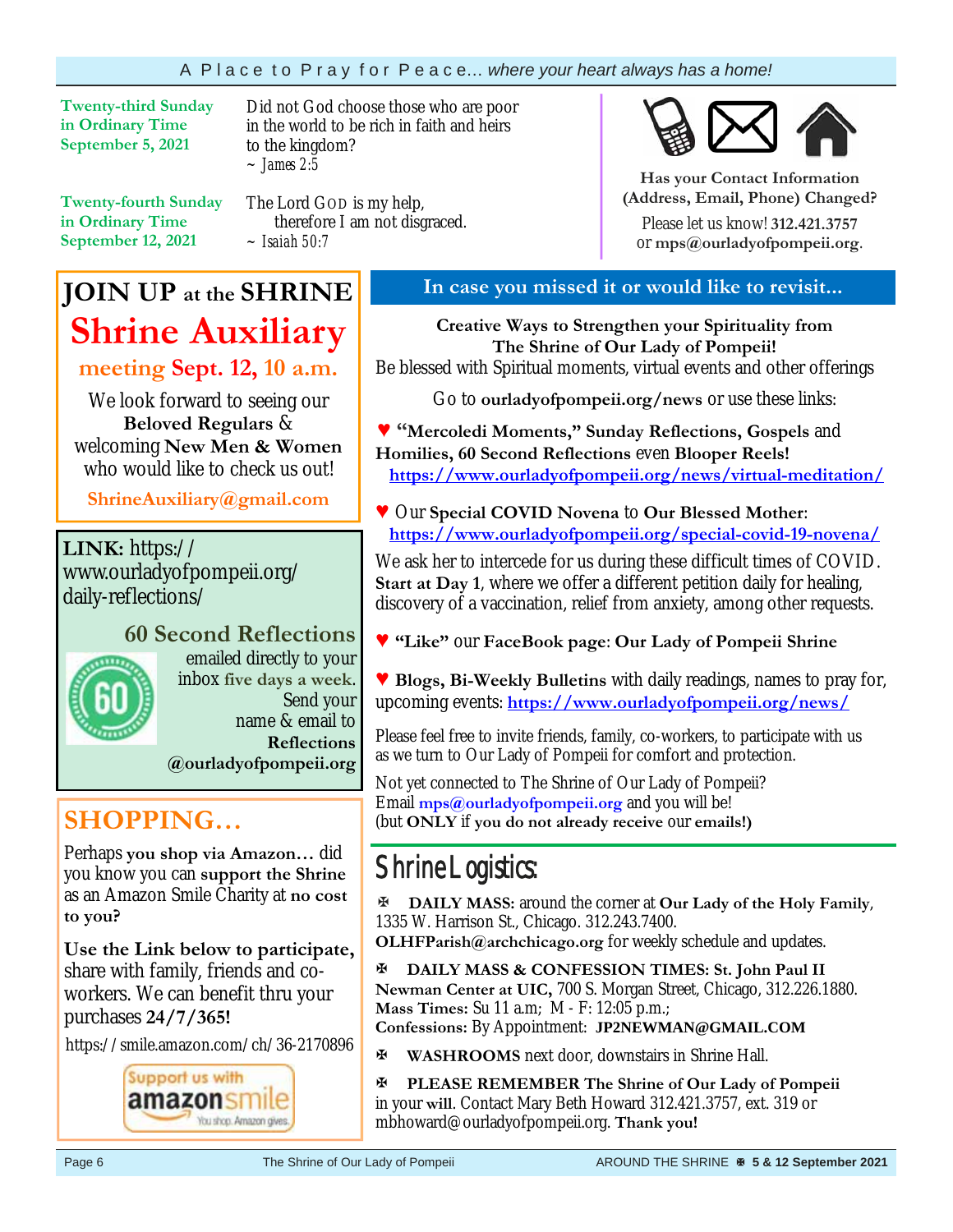# **Shrine Directory** Schedule of Services,

## **Weekday Masses:**

 6:00 p.m. **Wednesday evenings** 7:30 a.m. **Saturday mornings**

**Sunday Eucharistic Liturgies:** 8:30 a.m. & 11 a.m.

**Padre Pio Prayer Cenacle** 6 p.m. **1st & 3rd Wed.** of month

**Anointing of the Sick:** temporarily suspended due to the coronavirus.

**Shrine Auxiliary Meetings: Sunday, September 12 Join Us,** 10 a.m. in the Shrine Hall, **shrineauxiliary@gmail.com.** 

**OLP Alumni & Friends:**  Join us!! **gracedv@aol.com** 

## Shrine Staff:

| Rev. Richard N. Fragomeni, PhD                                    |          |  |  |
|-------------------------------------------------------------------|----------|--|--|
| Rector                                                            | ext. 317 |  |  |
| <b>Mary Beth Howard</b>                                           |          |  |  |
| <b>Business Manager</b><br>mbhoward@ourladyofpompeii.org ext. 319 |          |  |  |
| <b>Marcia Piemonte</b><br>Director of Development Crossial Exante |          |  |  |

Director of Development/Special Events mlp@ourladyofpompeii.org ext. 310

# **Programs and Groups**

**Volunteers always welcome** at the Shrine, call **312.421.3757.** Join us!!

**Shrine LITURGICAL MINISTRY VOLUNTEER** Forms are located on tables at the back of the church.

**60 Second Reflections:** https:// www.ourladyofpompeii.org/dailyreflections/

 **Reserve a few moments 5 days a week**  for the daily Scripture commented on by our **"60 Second Reflections"** above. Sign up to receive it directly to your inbox by emailing your name & address to reflections@ourladyofpompeii.org.



| Catharine M. Lentz, JD, MA<br>Director of Pilgrimage Ministry<br>clentz@ourladyofpompeii.org | ext. 306 |
|----------------------------------------------------------------------------------------------|----------|
| Mary Shimandle<br>Communications Coordinator<br>mps@ourladyofpompeii.org                     | ext. 323 |
| J. Carl Wachsmann, M.A.<br>Pastoral Associate<br>carl@ourladyofpompeii.org                   | ext. 315 |
| <b>Archives/Sacramental Records</b><br>records@ourladyofpompeii.org                          | ext. 303 |

## Schedule of Presiders through Sunday, September 19:

| $6:00 \text{ pm}$<br>❖<br>$7:30$ am<br>❖<br>8:30 & 11:00 am<br>❖<br>❖<br>$6:00$ p.m.<br>$7:30$ a.m.<br>❖<br>8:30 & 11:00 am<br>❖ | Wednesday, September 8:<br>Saturday, September 11:<br>Sunday, September 12:<br>Wednesday, September 15:<br>Saturday, September 18:<br>Sunday, September 19: | Fragomeni<br>Fragomeni<br>Fragomeni<br>Fragoemeni<br>Tverdek<br>Pizzo                     |
|----------------------------------------------------------------------------------------------------------------------------------|-------------------------------------------------------------------------------------------------------------------------------------------------------------|-------------------------------------------------------------------------------------------|
| Executive/Financial<br>Council:                                                                                                  | John Calfa<br>Velda Davino<br>Tracey Di Buono<br><b>Lissa Druss</b><br>Mario Leggero                                                                        | Andrew Lisowski<br>Tomasina Perry<br>Brian Roman<br>Dave Van Camp                         |
| <b>Commissions:</b><br><b>Engagement:</b><br>Cindy Conrath<br>Daniel Conrath                                                     | Lissa E. Druss, Cav. OSRI<br>Marcia Piemonte<br>Jaclyn Puccini<br>Jim Puccini<br>Joyce Puccini                                                              | Liturgical:<br>Dan Overstreet<br><b>Julie Priest</b><br>Josephine Rizzo<br>Carl Wachsmann |

## Stewardship Report

**FINANCIAL REPORT FISCAL YEAR (2021-2022)** 

## **YTD thru August 29, 2021**  Operating Collection Budgeted \$ 30,000 Operating Collection Received \$ 27,609\* YTD Difference  $\qquad \qquad$  \$ (2,391) **Source of Support**

| Source of Support |          |
|-------------------|----------|
| <b>Masses</b>     | S 18.859 |
| Give Central      | 8.750    |
|                   |          |

**To Donate** your **Sunday Offering Online:** 

**\*** go to **www.GiveCentral.org,** Shrine of Our Lady of Pompeii *or* 

**\* TEXT "Sunday"** to **312.553.0753 for ELECTRONIC GIVING** \_\_\_\_\_\_\_\_\_\_\_\_\_\_\_\_\_\_\_\_\_\_\_\_\_\_\_\_\_\_\_\_\_

**THANK YOU** for your thoughtful generosity & ALL you do to keep us going! \_\_\_\_\_\_\_\_\_\_\_\_\_\_\_\_\_\_\_\_\_\_\_\_\_\_\_\_\_\_\_\_\_

#### **The Shrine** is **not subsidized** by the **Archdiocese of Chicago** and **relies solely on your continued generosity.**

We know that you cannot always worship with us. Your *Sunday Giving* underwrites every annual operating expense and we appreciate your kindness in this regard.

## **SAINTS & SPECIAL OBSERVANCES**

## **Week of September 5, 2021:**

| Monday:   | Labor Day;                             |
|-----------|----------------------------------------|
|           | Rosh Hashanah begins at                |
|           | sunset                                 |
|           | Wednesday: The Nativity of the Blessed |
|           | Virgin Mary                            |
| Thursday: | St. Peter Claver                       |
| Saturday: | Patriot Day;                           |
|           | <b>Blessed Virgin Mary</b>             |
|           |                                        |

## **Week of September 12:**

| Sunday:   | <b>Grandparents Day</b>         |
|-----------|---------------------------------|
| Monday:   | St. John Chrysostom             |
| Tuesday:  | The Exaltation of the           |
|           | <b>Holy Cross</b>               |
|           | Wednesday: Our Lady of Sorrows; |
|           | Yom Kippur begins at            |
|           | sunset                          |
| Thursday: | Ss. Cornelius and Cyprian       |
| Friday:   | St. Robert Bellarmine;          |
|           | St. Hildegard of Bingen         |
| Saturday: | <b>Blessed Virgin Mary</b>      |